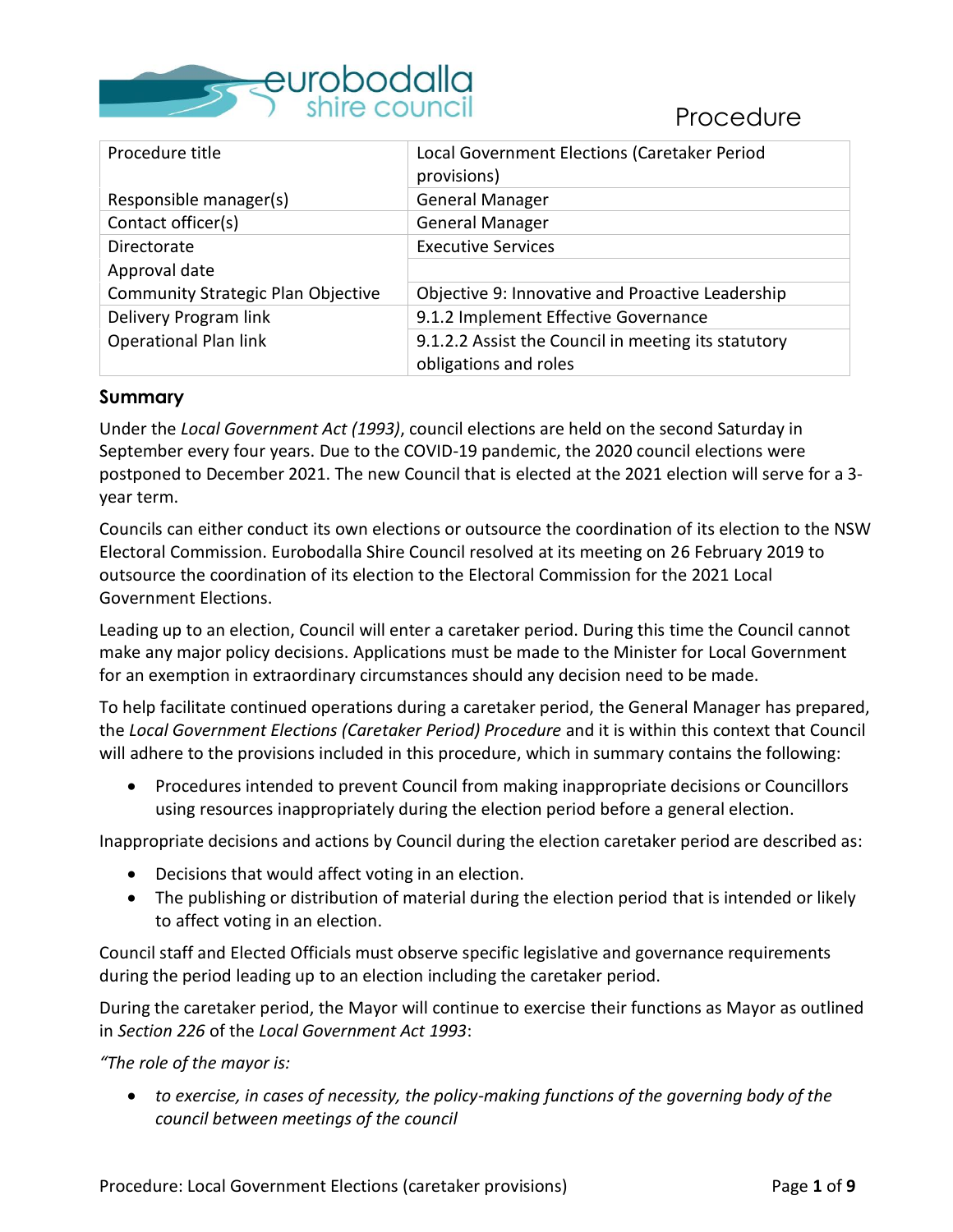

- *to exercise such other functions of the council as the council determines*
- *to preside at meetings of the council*
- *to carry out the civic and ceremonial functions of the mayoral office."*

This Procedures covers the following:

| 1.1              |       |  |
|------------------|-------|--|
| 1.2 <sub>2</sub> |       |  |
| 1.3              |       |  |
| 1.4              |       |  |
|                  | 1.4.1 |  |
|                  | 1.4.2 |  |
|                  | 1.4.3 |  |
|                  | 1.4.4 |  |
|                  | 1.4.5 |  |
| $\mathcal{P}$    |       |  |
| 2.1              |       |  |
| 2.2              |       |  |
| 2.3              |       |  |
| 2.4              |       |  |
| 2.5              |       |  |
| 2.6              |       |  |
| 2.7              |       |  |
| 2.8              |       |  |
| 3                |       |  |

## <span id="page-1-0"></span>**1 INTRODUCTION**

### <span id="page-1-1"></span>**1.1 Purpose**

The purpose of this procedure is to ensure:

- Councillors, community and staff are aware of what can and cannot be done during the election caretaker period.
- Council complies with the election period caretaker provisions of the *Local Government Act 1993* (the Act).
- Council continues to provide high standards of service and governance to the community during an election period.

### <span id="page-1-2"></span>**1.2 Legislation**

[Local Government Act 1993](http://www.austlii.edu.au/au/legis/nsw/consol_act/lga1993182/) [Model Code of Conduct for Local Councils in NSW](https://www.olg.nsw.gov.au/sites/default/files/Model%20Code%20of%20Conduct%20-%20November%202015.pdf) [Local Government Regulations \(General\) 2005](http://www.legislation.nsw.gov.au/#/view/regulation/2005/487/part11/div11/sec393b)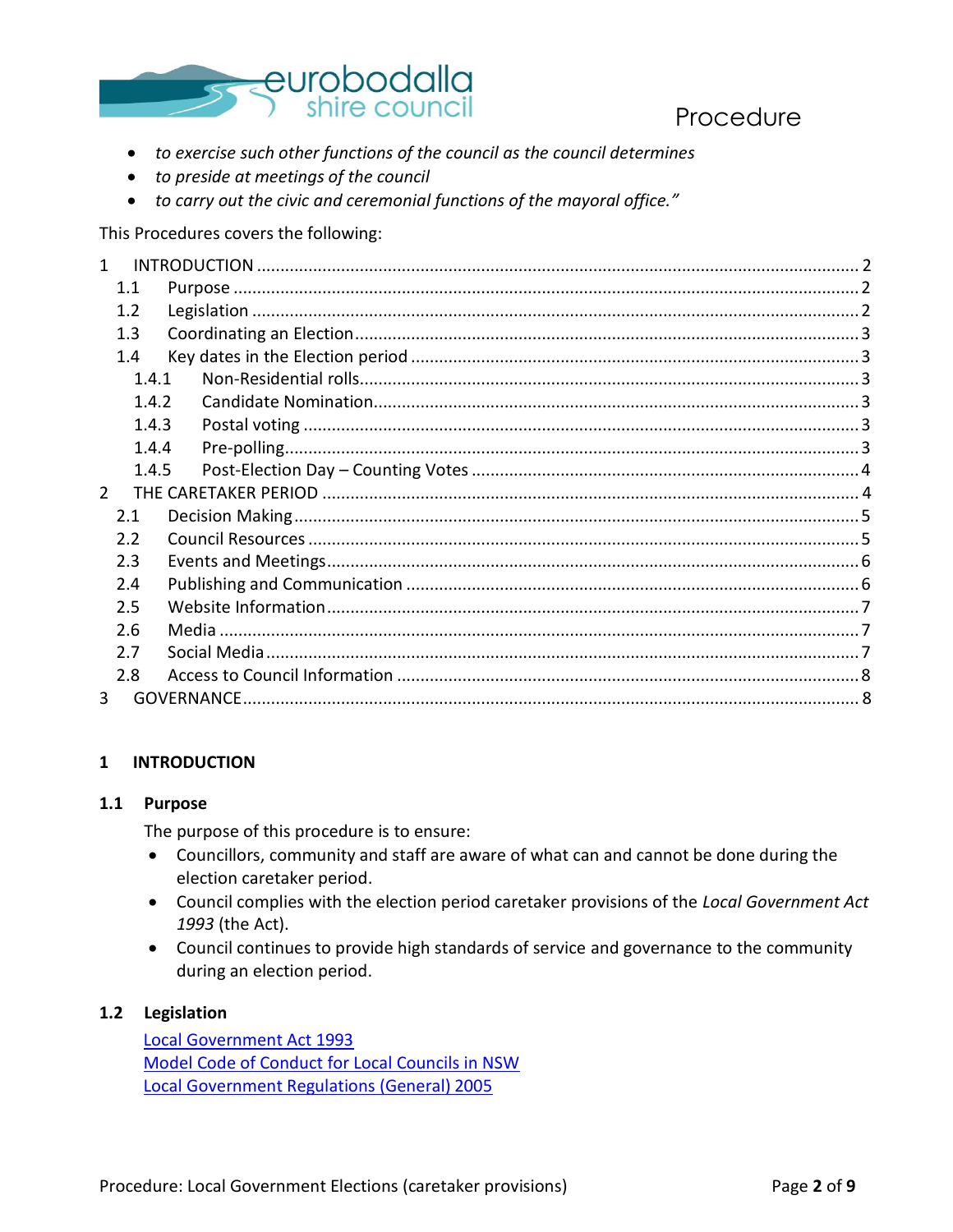

#### <span id="page-2-0"></span>**1.3 Coordinating an Election**

Following Council's resolution on 26 February 2019, to engage the NSW Electoral Commission (NSWEC) to run Eurobodalla Shire Council's 2021 Local Government Election, relevant Council officers have been and will continue to liaise with representatives of the NSWEC to facilitate the coordination of the election. These officers will include the General Manager, Corporate Manager Governance and Administration and Executive Services staff.

The Council Officers listed above have and will assist with organising the following:

- Preparation of non-Residential roll.
- Scoping of pre-poll voting venues.
- Scoping of Returning Officer venue.
- Information for prospective candidates relevant to Eurobodalla Shire Council.
- Preparation of Councillor Induction Training Programs after election results are declared.

#### <span id="page-2-1"></span>**1.4 Key dates in the Election period**

#### <span id="page-2-2"></span>**1.4.1 Non-Residential rolls**

The non-Residential rolls close forty (40) days prior to the Election Day, which is **25 October 2021.**

Information on non-Residential nomination forms can be found at <https://www.esc.nsw.gov.au/council/councillors/elections/elections-open>

#### <span id="page-2-3"></span>**1.4.2 Candidate Nomination**

Candidate nominations open Monday 25 October 2021, and close at noon on Wednesday 3 November 2021.

All nominations, withdrawal or nominations and requests to form groups on the ballot paper must be lodged with the Returning Officer by noon on the day nominations close (Wednesday 3 November 2021).

#### <span id="page-2-4"></span>**1.4.3 Postal voting**

Applications for postal voting open once ballot papers become available on Tuesday 26 October 2021 and must be received to the NSW Electoral Commission no later than 5.00pm on **Monday 29 November 2021**.

Postal vote application forms will be available after nominations close from: [https://www.elections.nsw.gov.au/Voters/Other-voting-options/Postal-voting.](https://www.elections.nsw.gov.au/Voters/Other-voting-options/Postal-voting)

#### <span id="page-2-5"></span>**1.4.4 Pre-polling**

Pre-poll voting takes place up to two weeks prior to the official Election Day. Eurobodalla Shire residents will be able to access pre-poll voting at the following venues: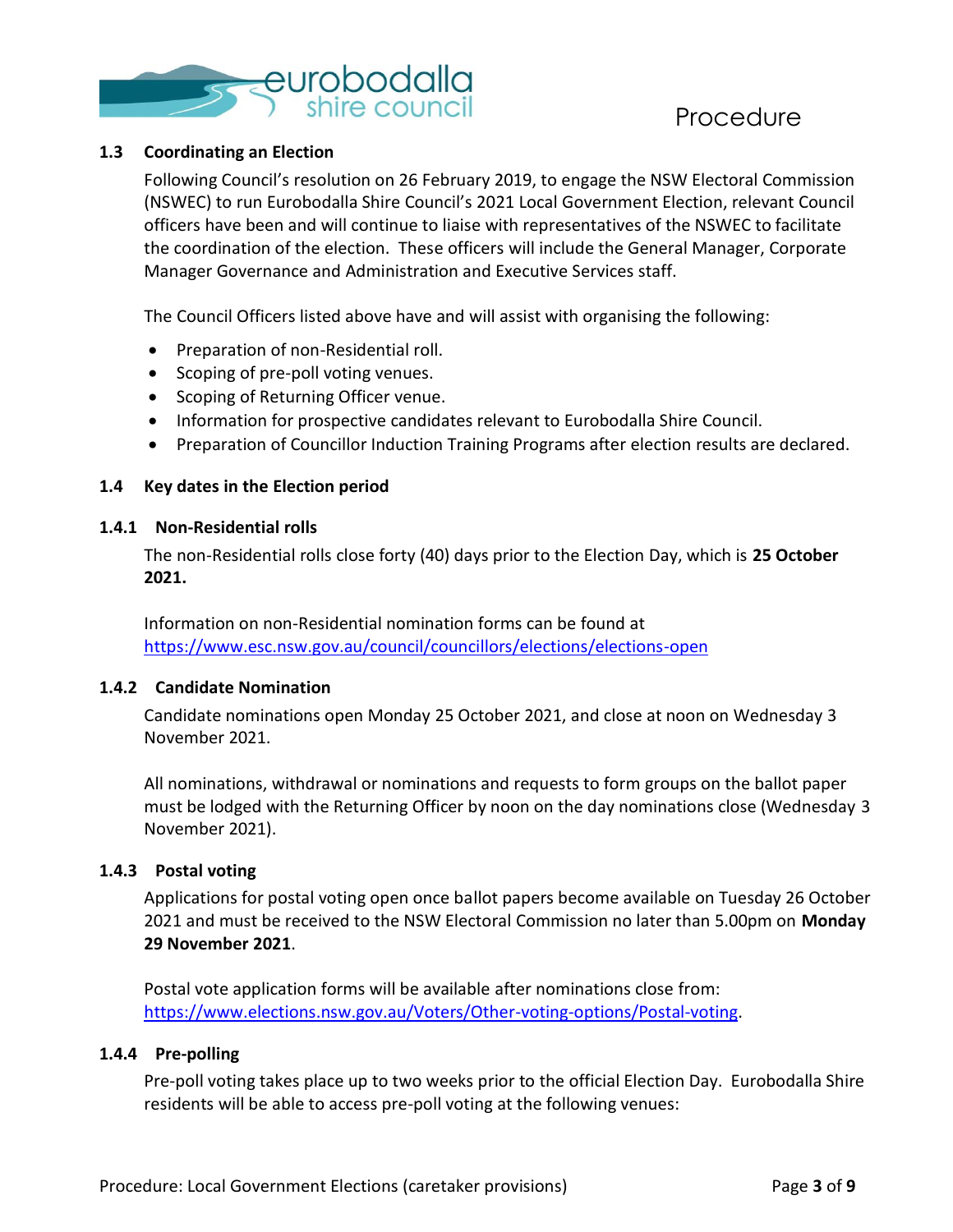

| Venue                             | <b>Dates</b>             |  |
|-----------------------------------|--------------------------|--|
| Narooma Sports and Leisure Centre | Monday 22 November 2021- |  |
|                                   | Friday 3 December 2021   |  |
| Mackay Park Function Centre,      | Monday 22 November 2021- |  |
| <b>Batemans Bay</b>               | Friday 3 December 2021   |  |
| Mechanics Institute, Moruya       | Monday 22 November 2021- |  |
|                                   | Friday 3 December 2021   |  |

### <span id="page-3-0"></span>**1.4.5 Post-Election Day – Counting Votes**

The counting of votes will take place from 6.00pm on the day of election and during the week following the election. Completed postal vote ballot papers must be received by the NSW Electoral Commission by 5.00pm on Monday 29 November 2021.

### <span id="page-3-1"></span>**2 THE CARETAKER PERIOD**

The following arrangements are made to allow Council to maintain its operations at the required service level during the election process, particularly during what is referred to as the 'caretaker' period.

Like Commonwealth and State Governments, Council is expected to assume a caretaker role during the election period. The reason for this action is to ensure major decisions are not made which would limit or bind the actions of an incoming Council during the declared period.

The arrangements regarding caretaker periods are made through the Local Government (General) Regulations.

Clause 393B of the Regulation requires that the Council, the General Manager or any other delegate of the Council (other than a Joint Regional Planning Panel) must not exercise the following functions during the four weeks preceding an election (the caretaker period):

- Entering into any contract or undertaking involving an expenditure or receipt by the council of an amount equal to or greater than \$150,000 or 1% of the council's revenue and rates in the preceding financial year (whichever is the larger).
- Determination of a controversial Development Application, except where a failure to make such a determination would give rise to a deemed refusal, or such a deemed refusal arose before the commencement of the caretaker period. The term "controversial Development Application' is defined as one for which at least 25 persons have made submissions by way of objection.
- Appointing or renewing the appointment of the General Manager or terminating their employment. (This does not include the appointment of an acting or temporary General Manager).

The caretaker period will commence at 12.01am on Friday 5 November until 6.00pm on Saturday 4 December 2021.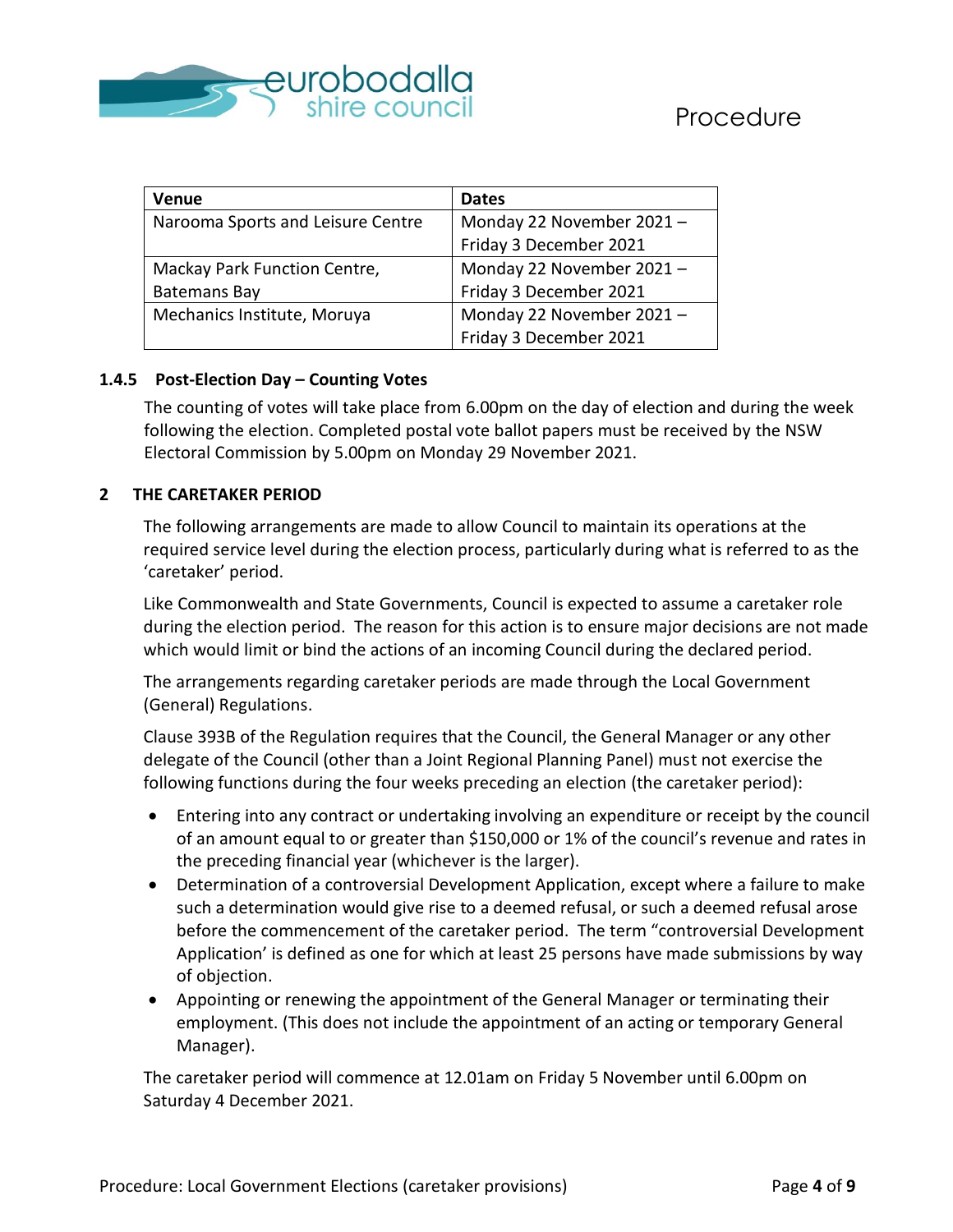

Although the official caretaker period ends at 6.00pm on the day of the Election, Council will not be responsible for making any decision until at least its first official Ordinary Meeting; prior to which all newly or re-elected Councillors will commence a formal induction process.

### <span id="page-4-0"></span>**2.1 Decision Making**

For the purposes of this procedure, major decisions made by Council or under delegation are typically characterised as:

- Entering into any contract or undertaking involving an expenditure or receipt by the council of an amount equal to or greater than \$150,000 or 1% of the council's revenue and rates in the preceding financial year (whichever is the larger).
- Determination of a controversial Development Application, except where a failure to make such a determination would give rise to a deemed refusal, or such a deemed refusal arose before the commencement of the caretaker period. The term "controversial Development Application' is defined as one for which at least 25 persons have made submissions by way of objection.
- Appointing or renewing the appointment of the General Manager or terminating their employment. (This does not include the appointment of an acting or temporary General Manager).

### <span id="page-4-1"></span>**2.2 Council Resources**

In order to adhere to the provisions made under the Model Code of Conduct for Local Councils in NSW, in particular, Part 8 – Access to Information and Council Resources, the following procedures are in place to ensure Councillors and staff do not use resources inappropriately in the lead up to the election and during the election caretaker period (the election period).

Council resources, including offices, support staff, hospitality services, equipment, email address and stationery should be used exclusively for normal Council business and should not be used in connection with an election. Resources should only be used for Council business at all times.

- Councillor can only make operational requests on behalf of themselves through the Customer Service Request system covering issues such as but not limited to roads, footpaths, trees, waste management and general amenity. Such request will be administered as community requests.
- Similarly, Councillors receiving requests on behalf of the community should also be made through the Customer Service Request system. These requests must reference the community member they are representing. To ensure the request is completed in a timely manner, the address and contact number of the community member being represented must be provided to staff.
- Request for Council records can be submitted under the *Government Information Public Access (GIPA) Act 2009.* If a formal application is made during the election period, the usual requirements of this Act will apply.
- Photocopying of election campaigning purposes by Councillors or staff on office machines is not permitted.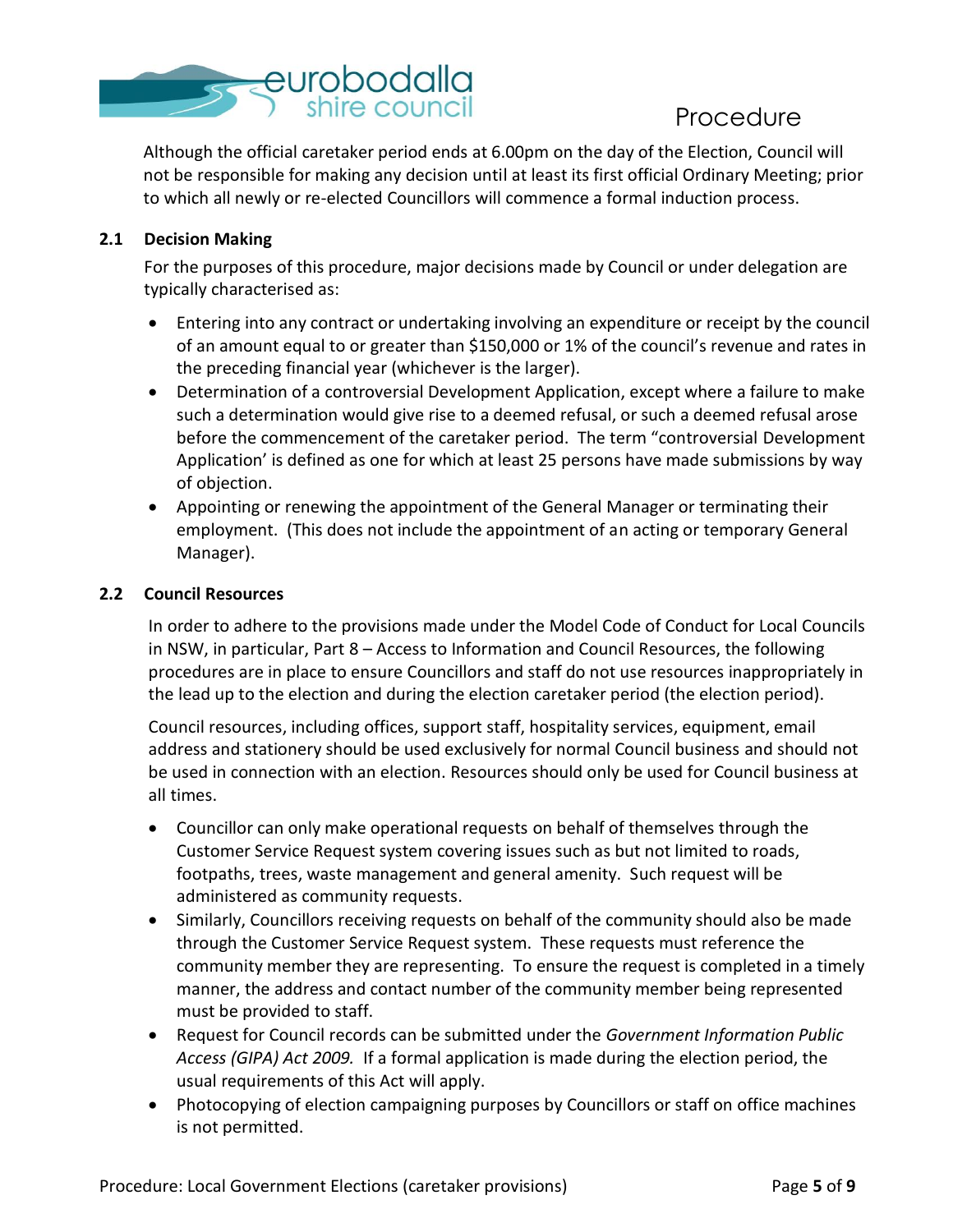

- Data-bases and mailing lists held by the organisation remain the property of Council, are subject to the requirements of the *Privacy and Personal Information Protection (PPIP) Act 1998,* and are therefore not available to members of the public, candidates or as Councillors.
- The organisation will not prepare or produce any materials associated with a Councillor's individual election campaign.
- No Council logos, letterhead, or other Council branding should be used for, or linked in any way to, a candidate's election campaign.
- Councillors will not use Council issued mobile phones, iPads, email addresses, Council issued branded Corporate Clothing for election campaigning. The use of Council's internet and intranet sites, including Council's social media sites for any activity to do with election campaigning is prohibited. There will be no links from the Council's website to a candidate's private website.
- The Mayor Vehicle is under a leaseback arrangement and is available for private use during the caretaker period.
- The organisation will continue to provide support to Councillors with respect to their normal day-to-day Council business. Out-of-pocket expenses paid by Councillors during the election period for necessary costs incurred in the performance of their duties, which do not relate to any election campaign, will be reimbursed as normal.
- No election campaigning material is to be distributed from or displayed in or on Council facilities, libraries, sporting facilitates, community centres and community noticeboards.
- Council facilities booked for electoral campaigning purposes by Councillors, candidates or supporters or other persons during the election period will be hired out at the same rates to all hirers.
- No Mayoral column will be published during the caretaker period.

Throughout the election period, including the time in which the Council is in a caretaker period, Councillors are required to adhere to the following procedure:

[The Model Code of Conduct for Local Councils in NSW](https://www.esc.nsw.gov.au/__data/assets/pdf_file/0010/138556/Model-Code-of-Conduct-2020.pdf)

## <span id="page-5-0"></span>**2.3 Events and Meetings**

Councillors may sometimes be asked to attend externally organised events such as business breakfasts, Annual General Meetings, launches, openings and exhibitions. Councillors can attend these externally organised events, however they will not be provided with administration assistance, briefing notes or speech writing for external events.

## <span id="page-5-1"></span>**2.4 Publishing and Communication**

The General Manager will have final sign-off on all publications produced and distributed by the Council during the election period.

This should be broadly interpreted to refer to documents produced for the purpose of communicating with the community including:

• council newsletters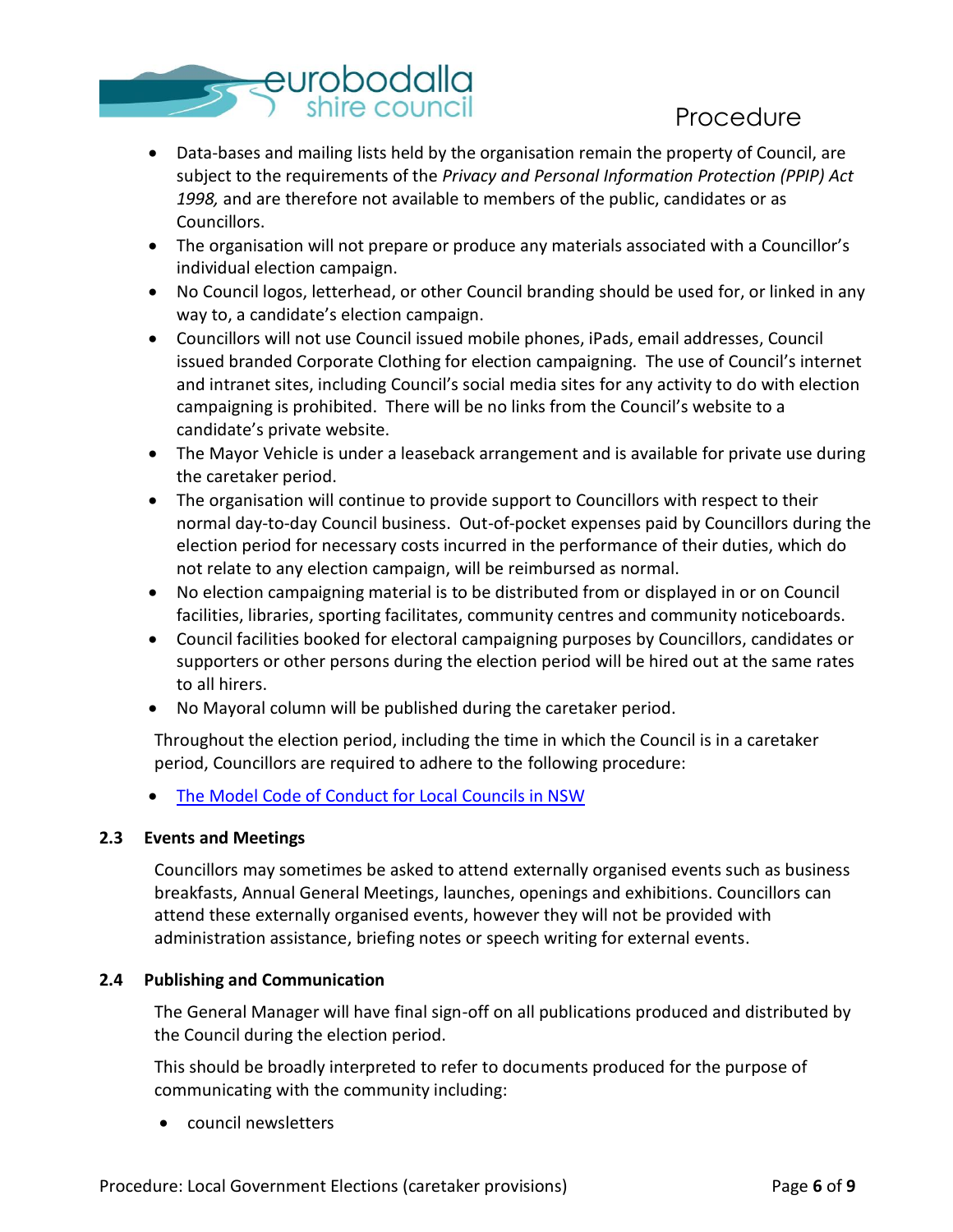

- advertisements and notices other than statutory requirements such as advertising or notifying of development applications
- media releases and response to media enquiries
- leaflets, brochures etc
- mail outs to multiple addresses– other than statutory requirements such as advertising or notifying of development applications
- social media content.

Documents exempted are:

- publications that were published prior to the commencement of the election period
- publications that are required to be published in accordance with any Council policy or code, Act or regulation.

The requirements for publishing and communications mentioned above extend to online communication, not just hard copy documents.

### <span id="page-6-0"></span>**2.5 Website Information**

During the election period, Eurobodalla Shire Council website will continue to provide information to the community about accessing Council's services.

Councillor profile pages during the election period will be limited to names, contact details, and membership of committees. Photographs will be removed.

Any reference to the election on the website will be restricted to process only. For current information relating to the Election please visit<https://www.elections.nsw.gov.au/>

New pages or new content can only be added to the website, or content updated, if the content does not refer to election candidates, including current Councillors.

### <span id="page-6-1"></span>**2.6 Media**

Media releases and media responses during an election period are at times, issued to inform the community about Council's services and activities. The General Manager has final sign-off on all media releases and media responses. These will be developed and distributed in consultation with the Corporate Manager Communications.

Media releases must not refer to Councillors or any candidate. Where it is necessary to identify a spokesperson in relation to an issue the General Manager will determine the appropriate person. Fewer than usual media releases are expected to be published during the election period.

During the election period, public comment on behalf of Council will be provided by the General Manager or a Council Officer nominated by the General Manager.

### <span id="page-6-2"></span>**2.7 Social Media**

Council has social media sites including Facebook and Instagram.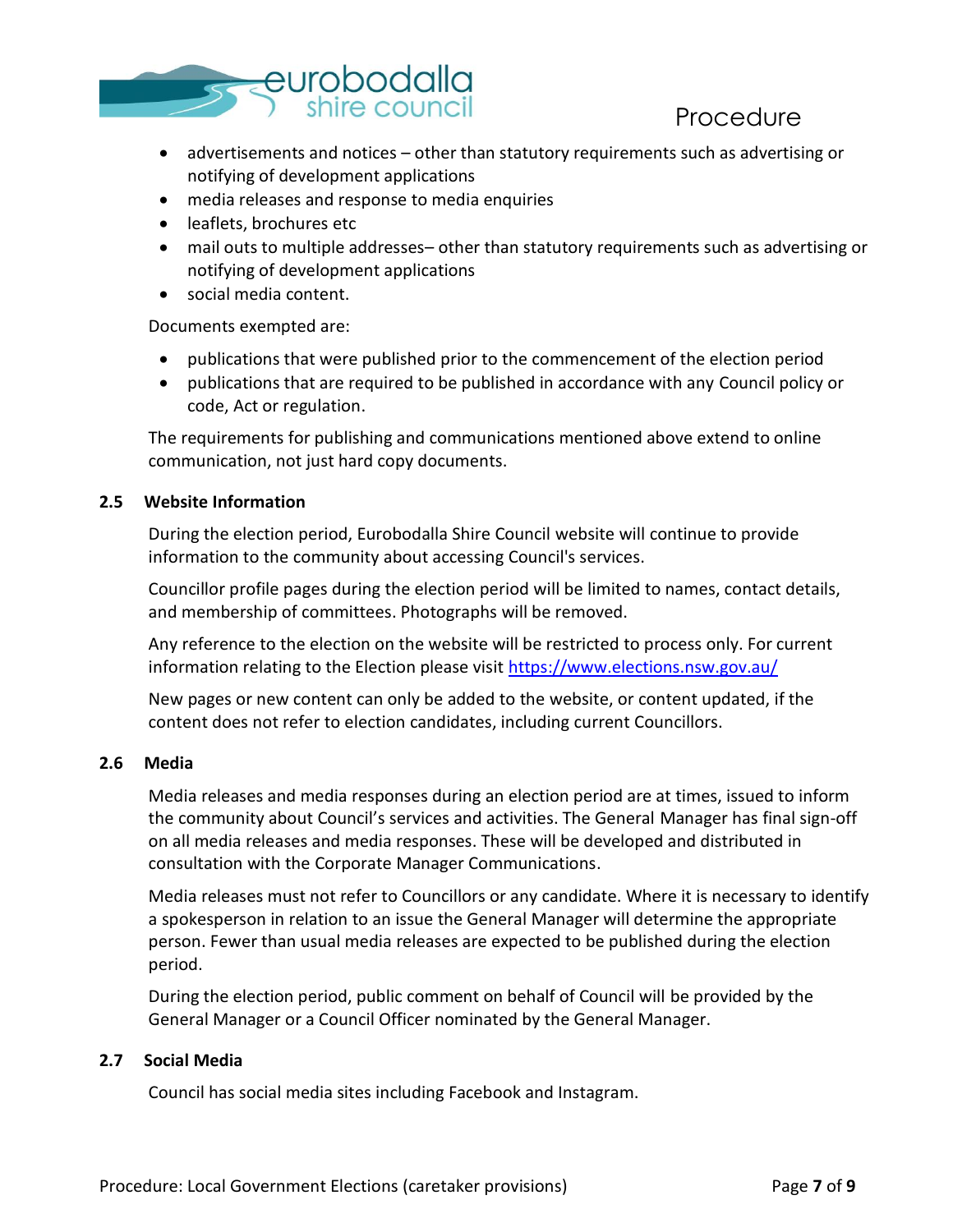

During the election period Council-managed social media sites must not be used for election campaigning. Any publication of comments or new content on Council-managed social media sites will require approval by the General Manager during an election period.

The ability for members of the public to post comments on Council's social media sites will continue during the election period and must adhere to the published community guidelines for each site.

## <span id="page-7-0"></span>**2.8 Access to Council Information**

As required by the *Government Information Public Access (GIPA) Act 2009* and Code of Conduct, the following procedures ensure access to information held by Council is made equally available and accessible to candidates during the election period.

Councillors will continue to receive information necessary to fulfil their existing roles as a Councillor during the election period.

Councillors and candidates must not ask for advice or information from Council staff perceived to support election campaigns.

When carrying out their duties, Council staff should not offer comment to members of the public about any Councillors or candidates, except to provide contact details for current Councillors.

No other information other than what would normally be made available to any member of the general public on request will be provided to a Councillor or a candidate.

Enquiries from Councillors, candidates and the public about the election process will be referred to the Returning Officer for the election so that a consistent response is maintained.

## <span id="page-7-1"></span>**3 GOVERNANCE**

### *Related legislation and policies*

| <b>Name</b>                          | Link                                                         |
|--------------------------------------|--------------------------------------------------------------|
| Related Council Policy or Code       | www.esc.nsw.gov.au                                           |
| <b>Local Government Act 1993</b>     | www.austlii.edu.au/au/legis/nsw/consol act/lga1993182        |
| <b>Local Government Requlations</b>  | http://www.legislation.nsw.gov.au/#/view/regulation/2005/487 |
| (General) 2005                       | /part11/div11/sec393b                                        |
| <b>Government Information Public</b> | http://www.austlii.edu.au/au/legis/nsw/consol act/giaa200936 |
| Access (GIPA) Act 2009               | 8/                                                           |
| <b>OLG Circulars</b>                 | https://www.olg.nsw.gov.au/councils/essential-information-   |
|                                      | and-publications/circulars-for-council                       |

#### *Change history*

| <b>Version</b> | Approved<br>date | Approved<br><b>b</b> v | <b>Min No</b> | <b>File No</b> | Change             |
|----------------|------------------|------------------------|---------------|----------------|--------------------|
|                | 19 July<br>2016  | General<br>Manager     |               | E15.9129       | New code commenced |